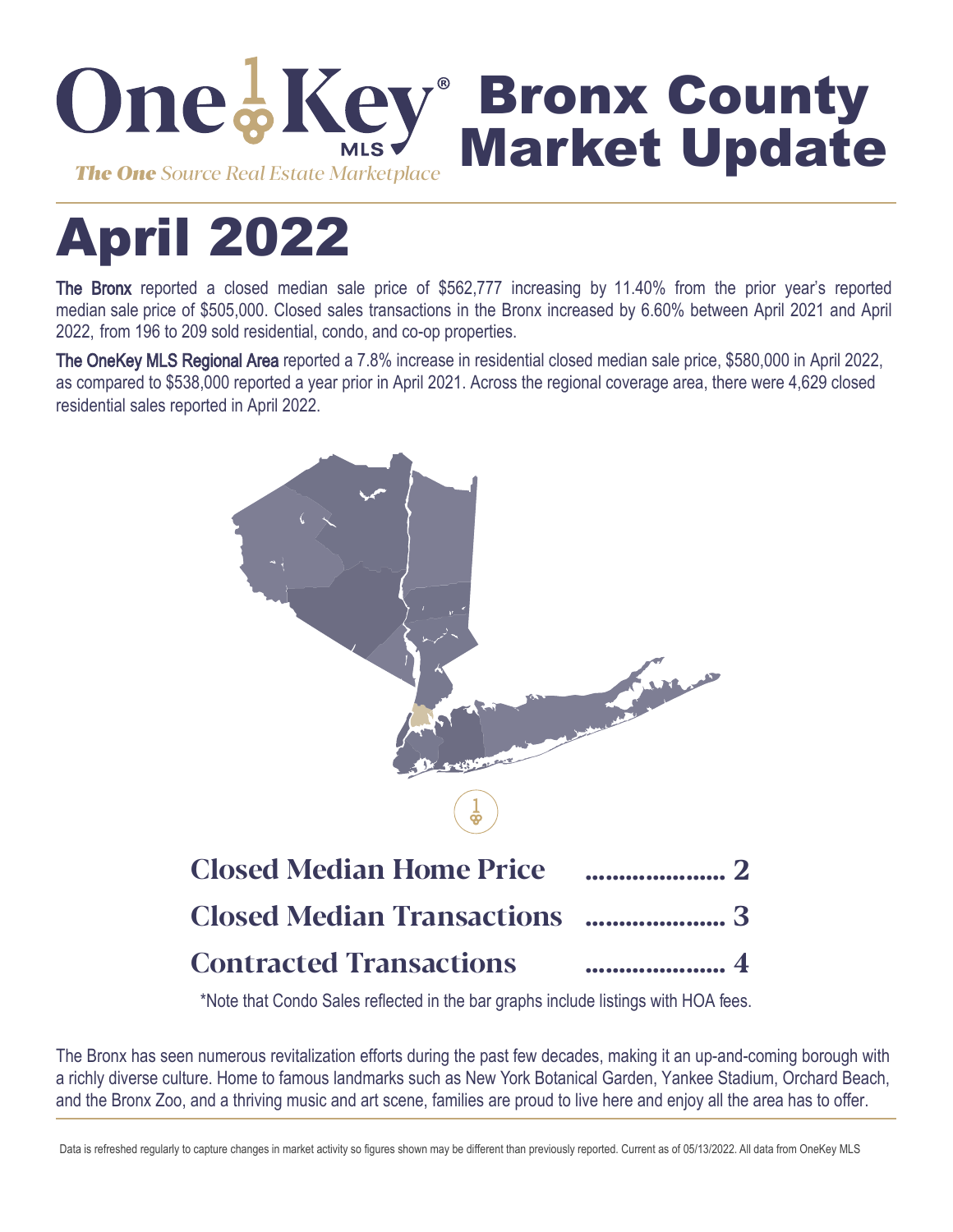

## Real Estate Market Report

## **Pending Sales Counts for:**

### **Location: Bronx (County)**



| Residential, Condo, Co-op Properties |  |  |
|--------------------------------------|--|--|
|                                      |  |  |

| <b>Month</b>    | <b>Current</b><br>Year | Prior<br>Year | %<br>Change |
|-----------------|------------------------|---------------|-------------|
| Apr-2022        | 257                    | 233           | 10.3        |
| Mar-2022        | 303                    | 224           | 35.3        |
| Feb-2022        | 224                    | 179           | 25.1        |
| Jan-2022        | 186                    | 171           | 8.8         |
| Dec-2021        | 198                    | 180           | 10.0        |
| Nov-2021        | 249                    | 160           | 55.6        |
| Oct-2021        | 240                    | 212           | 13.2        |
| Sep-2021        | 206                    | 203           | 1.5         |
| Aug-2021        | 222                    | 226           | $-1.8$      |
| <b>Jul-2021</b> | 237                    | 182           | 30.2        |
| Jun-2021        | 253                    | 104           | 143.3       |
| May-2021        | 253                    | 63            | 301.6       |

**Pending Sales Counts for:** Location: Bronx (County) (Last 24 Months - Residential, Condo, Co-op Properties)



Note: Information displayed in the data table is compiled by OneKey® MLS and represents a combined total of Residential, Condo, Co-op Properties sales for the selected time frame. Only available<br>data will be displayed. Pl

05/13/2022 03:07 PM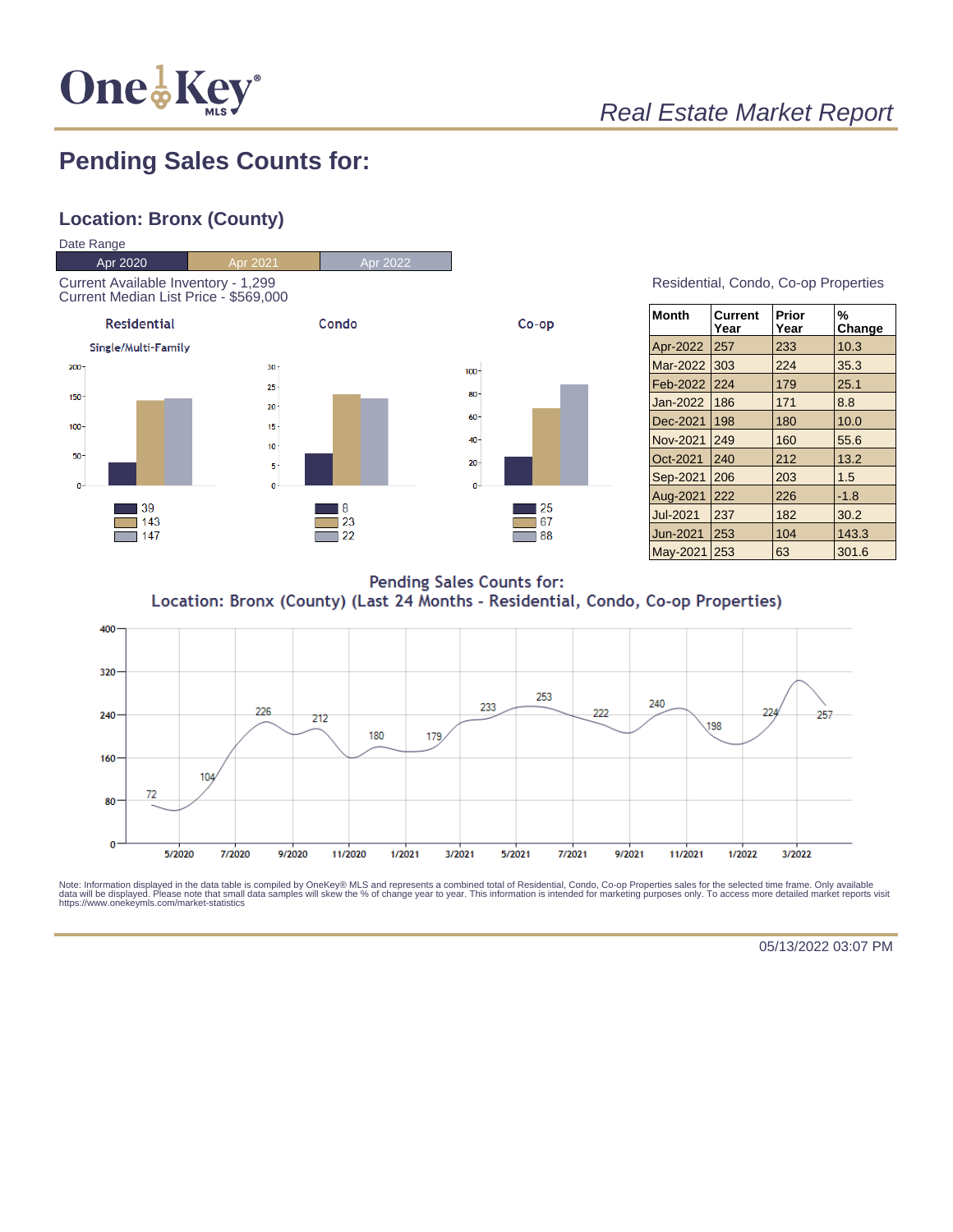

## Real Estate Market Report

## **Sold Property Median Price for:**

### **Location: Bronx (County)**



| Month           | Current<br>Year | Prior<br>Year | %<br>Change |
|-----------------|-----------------|---------------|-------------|
| Apr-2022        | \$562,777       | \$505,000     | 11.4        |
| Mar-2022        | \$617,000       | \$552,000     | 11.8        |
| Feb-2022        | \$639,500       | \$510,000     | 25.4        |
| <b>Jan-2022</b> | \$578,000       | \$550,000     | 5.1         |
| Dec-2021        | \$585,000       | \$560,000     | 4.5         |
| Nov-2021        | \$560,000       | \$542,500     | 3.2         |
| Oct-2021        | \$577,500       | \$547,500     | 5.5         |
| Sep-2021        | \$521,000       | \$526,000     | $-1.0$      |
| Aug-2021        | \$550,000       | \$522,500     | 5.3         |
| <b>Jul-2021</b> | \$582,500       | \$512,000     | 13.8        |
| Jun-2021        | \$565,000       | \$497.500     | 13.6        |
| May-2021        | \$530.000       | \$524.500     | 1.0         |

**Sold Property Median Price for:** Location: Bronx (County) (Last 24 Months - Residential, Condo, Co-op Properties)



Note: Information displayed in the data table is compiled by OneKey® MLS and represents a combined total of Residential, Condo, Co-op Properties sales for the selected time frame. Only available<br>data will be displayed. Pl

05/13/2022 03:06 PM